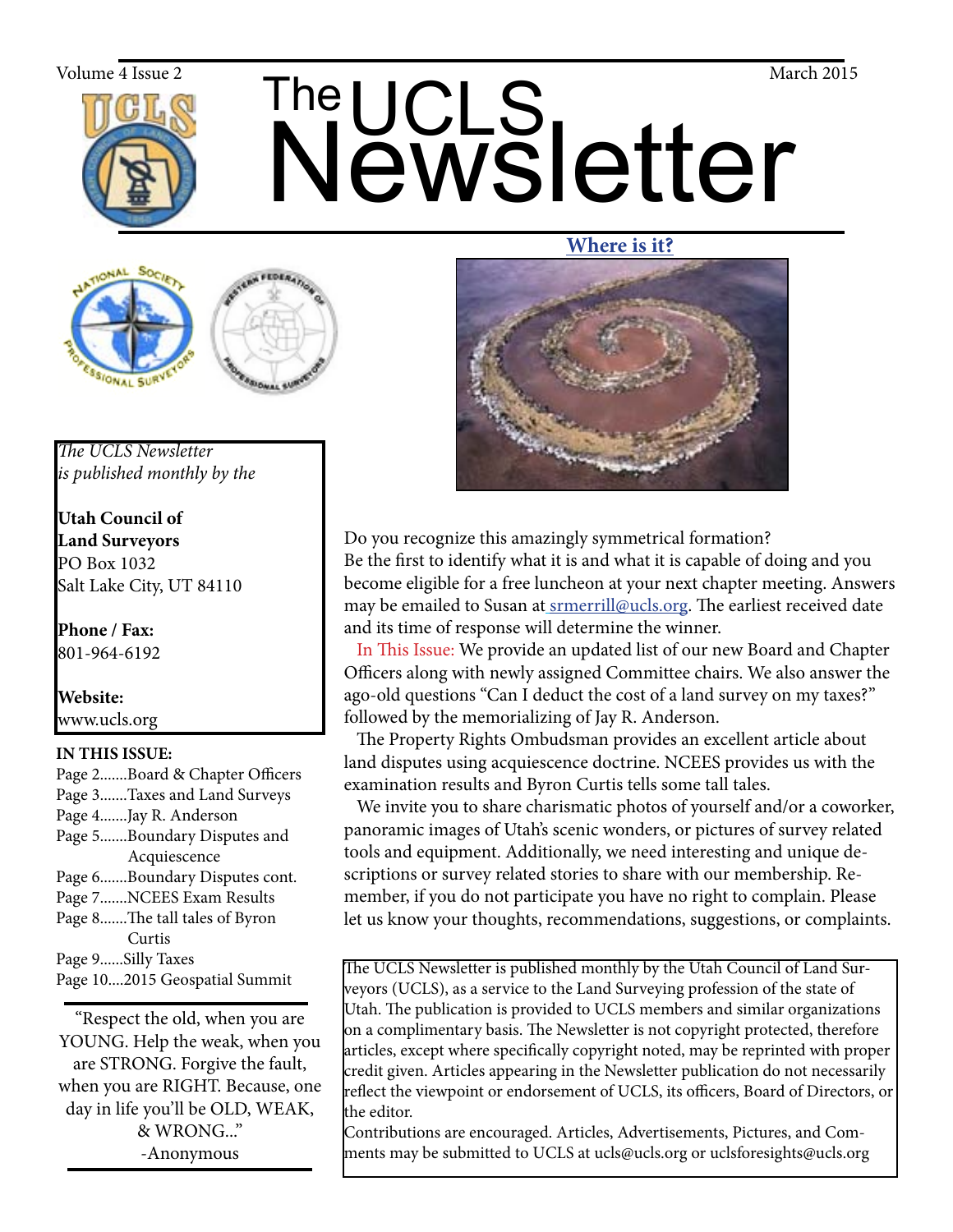## **Utah Council of Land Surveyors Executive Board and Committees**

## **UCLS Executive Board 2014**

**State Chair** Scott Woolsey 43 S. 100 E. Suite 100 St. George, UT 84770 Business: (435) 628-6500 Fax: (435) 628-6553 scottwoolsey@alphaengineering.com

## **State Chair Elect**

Dale Robinson 12227 S. Business Park Dr., #220 Draper, Ut 84020 Business: (801) 523-0100 Fax: (801) 523-0900 drobinson@sunrise-eng.com

#### **Past State Chair**

Kenneth Hamblin (CC) 59 N. 2120 East Circle, St. George, UT 84790 Business: (435) 673-3075 khamblin@infowest.com

## **NSPS Governor**

Steven Dale 3600 S. Constitution Blvd., Room 250 West Valley City, UT 84119 Business: (801) 963-3218 Fax: (801) 963-3540 steve.dale@wvc-ut.gov

#### **West Fed Representative**

Michael W. Nadeau (SL) 5226 W. Ashland Rose Dr. Herriman, UT 84065 Business: (801) 569-1315 Fax: (801) 569-1319 mikenadeau.ucls@gmail.com

#### **Book Cliffs Chapter President**

Ryan Allred P.O. Box 975 Duchesne, UT 84021 Business: (435) 738-5352 Fax: (435) 738-5722 dallred@ubtanet.com

## **Book Cliffs Chapter Representative**

Brock Slaugh P.O. Box 1580 Vernal, UT 84078 Business: (435) 789-1365 bis@timberlinels.com

#### **Color Country President**

Todd Jacobsen 2458 Scenic Drive Santa Clara, UT 84765 Business: (435) 627-4124 Fax: (435) 627-4133 tjacobsen@sgcity.org

**Color Country Chapter Representative** Rick Snyder 11 North 300 West Washington, UT 84780 Business: (435) 652-8450 Fax: (435) 652-8416 rsnyder@sunrise-eng.com

#### **Golden Spike President**

David K. Balling 198 E. Shadowbrook Lane Kaysville, UT 84037 Business: (801) 295-7237 dkballing@msn.com

## **Golden Spike Chapter Representative**

Val Schultz 2096 W. 5750 S. Roy, UT 84067 Business: (801) 399-8018 Fax: (801) 825-1320 vschultz@co.weber.ut.us

#### **Salt Lake Chapter President**

Brad Mortensen 3268 S. 930 W. Syracuse, UT 84075 Business: (801) 882-6385 btmort@earthlink.net

#### **Salt Lake Chapter Representative**

Tim Prestwich 12830 Redwood Road Riverton, UT 84065 Business: (801) 208-3124 tprestwich@hotmail.com

#### **Timpanogos President**

Bradly D. Daley 3814 Sage vista Lane Cedar Hills, UT 84062 Business: (801) 566-5599 Fax: (801) 566-5581 bdaley54@msn.com

#### **Timpanogos Chapter Representative**

Jim Kaiserman 1020 Sage Circle Heber City, UT 84032 Business: (435) 657-3222 Fax: (435) 657-3207 jkaiserman@co.wasatch.ut.us

## **Administrative Secretary**

Susan Merrill PO Box 1032 × Salt Lake City, UT 84110 (801) 964-6192 srmerrill@ucls.org

**Treasurer** Brad Mortensen (SL) 3268 S. 930 W. Syracuse, UT 84075 Business: (801) 363-5605 Fax: (801) 363-5604 btmort.earthlink.net

# **Chapter Vice Presidents:**

**Harold Marshall** hmarshall@uintahgroup.com **Color Country** Bob Hermandson bobh@bushandgudgell.com **Golden Spike** Ken Hawkes kenh@awagreatbasin.com **Salt Lake** Gary Christensen gchristensen@sunrise-eng.com **Timpanogos** Chad Hill chill@spanishfork.org

#### **Chapter Secretary/Treasurer**

**Book Cliffs** Paul Hawkes paul@tristatesurvey.com **Color Country** Brad Peterson brad2765@gmail.com **Golden Spike** Travis Gower gwlsurvey@gmail.com **Salt Lake** Brian Mitchell bmitchell@slco.org **Timpanogos** Chad Poulsen chad@lei-eng.com

#### **Committees & Committee Chairs**

**Legislation** Doug Kinsman doug@ensignutah.com **Education** Walt Cunningham walt.cunningham@slcc.edu **Publication** Steve Keisel svkeisel@gmail.com **Standards & Ethics** Dale Bennett dale@benchmarkcivil.com **Membership** David Balling dkballing@msn.com **Public Relations** Randy Smith rdsmith@utah.gov **Testing** Darryl Fenn dfenn@merid-eng.com **Workshop & Convention** Todd Jacobsen tjacobsen@sgcity.org **Historical** Charles Heaton charles.heaton@esieng.com Matt Peterson matt.peterson@esieng.com **Construction Survey** David Mortensen DMortensen@bushandgudgell.com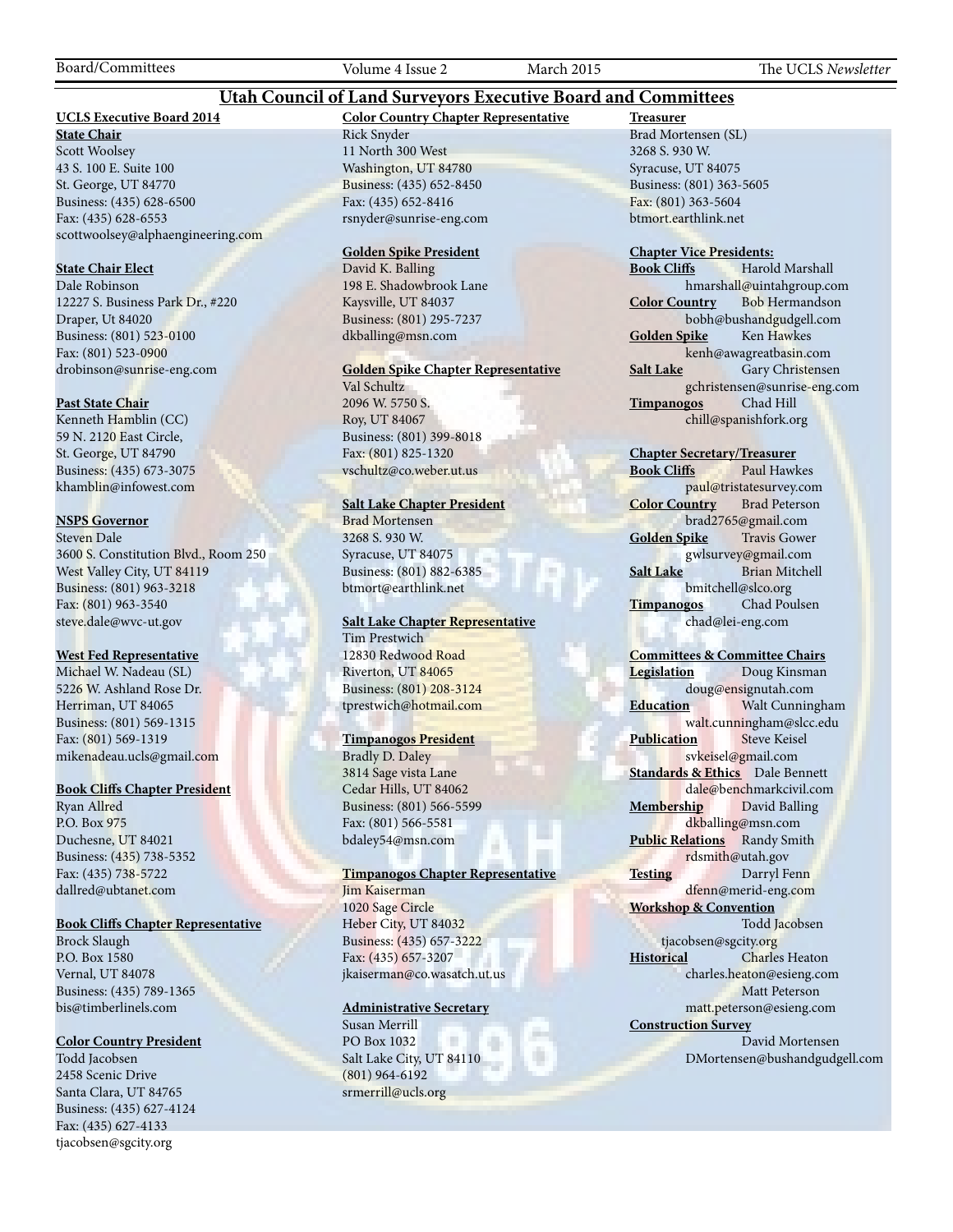## **Internet Question: Can I claim/deduct the cost of land survey?**

 I am intending to fence my corner property in the near future. At the moment it is a rental, but within about a month I will be moving in for 6-12mths and then it will be rented out again for a while.

 I believe that I can claim fencing the property through depreciation, not deduction as it is not a repair but a new fence where there currently is none, and then a portion it for the number of days in the year it is a rental. To get a fence put in though, I need to have the block surveyed as it is on a corner and nearly 3 sides have no fence. Can I claim the cost of surveying the property whilst it is a rental as a deduction? I'm not really sure what category this expense falls into, as its not a repair or an improvement in a way as surveying is not done at the same time as the fencing.



 Somehow I doubt if it is claimable, but as I am moving into the property in about a month and wanting to get it fenced and all repairs etc done while I live there I thought it was worth asking as if I can do it while its still rented and claim it, if I can I will get it done now rather than next month! Otherwise I won't bother the tenants and will leave it until after they move out.

## **Internet Answer:**

 If you're asking the surveyor to mark the corners so the fencer can do the correct lines, I would think the survey is part of the fencing cost.



## **February What It It**

 The Leica ScanStation C10 is the new standard and most popular class of pulsed scanners. It is a compact, all-in-one ScanStation C10 platform; scanner, battery, controller, data storage, and video camera. In addition, the ScanStation C10 also features major advances in productivity, versatility, and ease-of-use for as-built and topographic High-Definition Surveying with the ability of scanning up to 50,000 points per second.

 Scott Bishop was the first UCLS member who correctly identify the laser-scanner.

## **Did You Know?**

Did you know that if you regularly receive a paycheck every two weeks, you'll make a little extra money in 2015? For many employees, 2015 is a pay period leap year, meaning that there are 27 pay periods during the 52-week calendar year instead of the usual 26. Some employers will be paying that 27th paycheck on top of regular salary, resulting in about a 4 percent annual raise. The quirk happens about every 11 years, delivering a cash bonanza for many workers. The math behind this quirk is fairly simple: 26 pay periods only account for 364 days each year - 14X26, for those who like equations. The 365th days add up to a whole pay period over time, depending on what day you get paid, leap year days, and national holidays.

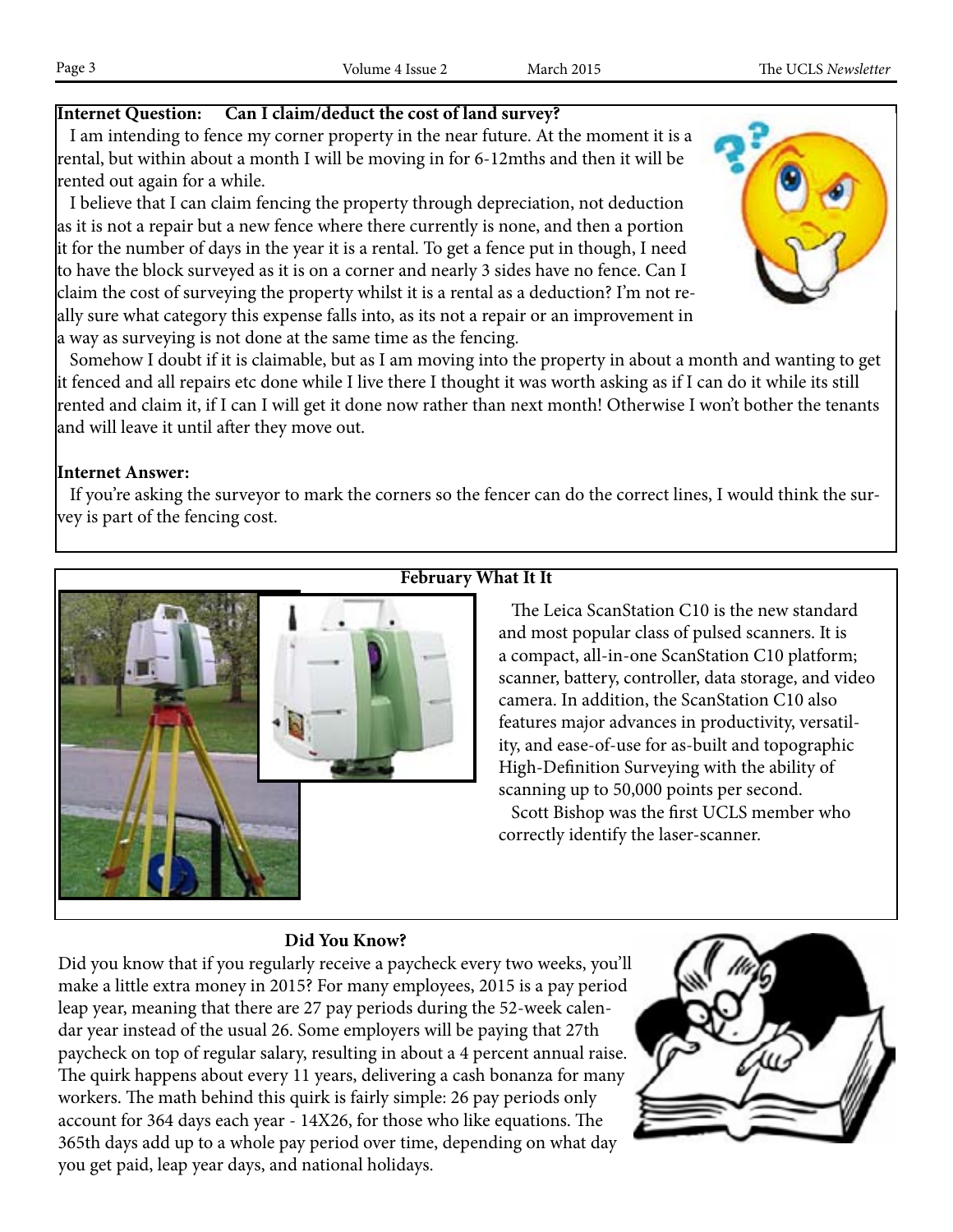## **In Memory of Jay R. Anderson**

September 7, 1934 - March 2, 2015

 Jay R. Anderson passed away peacefully at his home, surrounded by his family, on Monday, March 2, 2015. Jay was born on September 7,1934 in Provo to R. Clark and Oretta Anderson. He married Diane Gall on February 12, 1959 and they raised five children and enjoyed 14 grandchildren. He suffered with heart disease for over 35 years, it was amazing he made it



to 80. We were blessed having him around to tell us what to do for that long! He continued to tell everyone what to do until the last two days.

 Growing up you could find Jay hunting and fishing with his father and friends, smoke jumping into forest fires during the summer, and earning his way though college on ski racing scholarships and poker winnings.

 Jay graduated from Ogden High School and attended the University of Wyoming before graduating in Civil Engineering from Utah State University. He founded Great Basin Engineering, a consulting civil engineering and land surveying firm in 1959. Today that business continues as Great Basin Engineering in Ogden and Anderson, Wahlen and Associates in Salt Lake City. Jay's clients appreciated his hard work and integrity.

 Jay lived life with gusto and anyone who spent time with him on the ski hill, hunting fields, fishing streams or mountains has a "Jay story" to tell! Most important to Jay was sharing these experiences with his children and grandchildren and anyone else he could talk into joining his adventures. His children were all skiing with him by age 4 and most enjoyed skiing with him (always non-stop and fast) and ski racing. For much of his life he enjoyed hunting pheasants and fly fishing, but his passion late in life was big game hunting. He was the first person in the state of Utah to successfully take each of the "Once in a Lifetime" Big Game animals in Utah through the draw, accomplishing this in 1998. He loved hunting each species of the North American Wild Sheep. He completed his Grand Slam/Full Curl in 2004 with the help of his son Paul, taking a Stone Sheep in British Columbia.

 He helped found the Bastain Ranch CWMU in 1993. He loved being the operator of this property and providing hunting opportunities for people and especially spending time on the mountain with his children and grandchildren. For many years "making it to another hunting season on the ranch" was what kept him going, and it was always about seeing others have success and passing along what he loved.

 After his retirement Jay enjoyed volunteer work at McKay Dee Hospital and delivering meals to the needy with Share, Inc. He also loved spending time with all his grandchildren. Jay was a generous man who did not frequently verbalize his feelings, but demonstrated his caring through his actions.

 Jay is survived by his wife, children, Tracy (Bret) Wahlen, J Todd (Jill) Anderson, Paul (Misti) Anderson, Holly (James) Hollingsworth, David (Lori) Anderson and grandchildren, sister, Jeri (Marty) Holland; and brother, Steve (Sharon) Anderson.

He was preceded in death by his parents, two sisters, Yvonne Cooper, and LuJean Hess.

 The family would like to thank Al and Judy Wagnon, the Ogden City Paramedics, the staff of McKay-Dee ICU, and the staff of the McKay-Dee Cardiology Department for giving us and extra seven months with Jay. Also a special thank you to Kristy, Jay's hospice nurse, for her genuine care and concern and help in Jay's last few months.

 Honoring Jay's wishes, we won't be having traditional services. There will be a private family graveside service. However, he did say specifically ... "at some time you can have a party, as long as it is catered. To that end we are having a party to celebrate his long life on Friday, March 6 from 5 to 7 p.m. at the Ogden Golf and Country Club, 4197 Washington Blvd, Ogden. Please come and join us in our celebration, enjoy some food, and share "Jay stories" (casually dressed). Services entrusted to Lindquist's Ogden Mortuary.

In lieu of flowers we would request that you make donations to Share, Inc. at www.shareweber.org or Chairbound Sportsman at www.chairboundspartsman.org, two of the charities he was involved in.

Send condolences to the family at: www.lindquistmortuary.com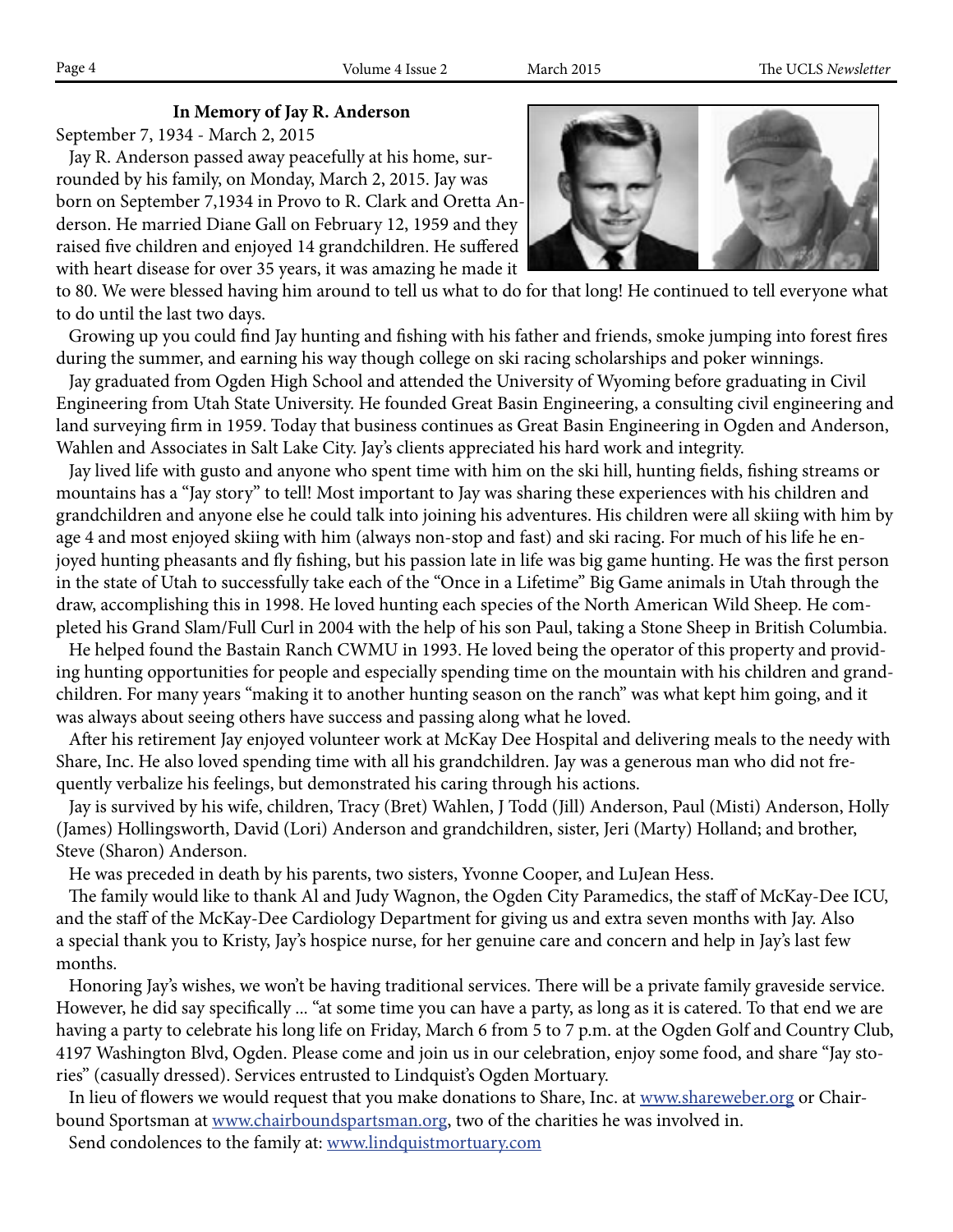## **Settling Boundary Disputes Using Utah's Boundary by Acquiescence Doctrine**

#### *by Elliot R. Lawrence*

 Not too long ago, I took a call from a property owner involved in a boundary dispute. A masonry wall had stood for several years, separating her parcel from a neighboring property. A new owner had recently purchased the neighboring property, and he discovered that the wall had been built about ten feet onto his parcel. He immediately demanded that it be removed, so he could install a swimming pool. The woman protested, but he hired a contractor, who began removing the wall and her flower bed. She was distraught, but at that point, she had no choice but to begin legal action against her neighbor. If the parties had understood the boundary by acquiescence theory, they could have settled the dispute and avoided litigation.

 Boundary by Acquiescence is an equitable doctrine applied to resolve property line disputes based on recognition of long-established markers used to identify boundaries. "Its essence is that where there has been any type of a recognizable physical boundary, which has been accepted as such for a long period of time, it should be presumed that any dispute or disagreement over the boundary has been reconciled in some manner." Baum v. Defa, 525 P.2d 725, 726 (Utah 1974). The boundary by acquiescence principle was recognized in Utah as early as 1887. See *Switzgable v. Worseldine*, 5 Utah 315, 15 P. 144 (Utah 1887).

 Boundary by acquiescence is not found in the Utah Code but was developed over many years by Utah's appellate courts. It is intended to guide property owners, prevent inequity, and help avoid litigation. The doctrine thus promotes stability in property descriptions, contributing to the "peace and good order of society." Bahr v. Imus, 2011 UT 19, ¶ 35, 250 P.3d 56.

#### The Equitable Underpinning of Boundary by Acquiescence

 Boundary by acquiescence, like the similar doctrines of adverse possession or prescriptive easements, prevents inequity by recognizing long acceptance of property use or occupation.

 *The very reason for being of the doctrine of boundary by acquiescence…is that in the interest of preserving the peace and good order of society the quietly resting bones of the past, which no one seems to have been troubled or complained about for a long period of years, should not be unearthed for the purpose of stirring up controversy, but should be left in their repose.*

Ainsworth, 785 P.2d 417, 422 (Utah 1990) (citation and internal quotation marks omitted).  *Hobson v. Panguitch Lake Corp*., 530 P.2d 792, 794 (Utah 1975). Altering property ownership is not to be taken lightly but may be necessary to prevent inequity and injustice and to recognize property rights arising from reliance on long-standing use. "It is not unjust in certain cases to require disputing owners to live with what they and their predecessors have acquiesced in for a long period of time." Staker v.

#### Elements of Boundary by Acquiescence

 A property owner must prove the following four elements in order to successfully establish a boundary by acquiescence: "(1) occupation up to a visible line marked by monuments, fences, or buildings, (2) mutual acquiescence in the line as a boundary, (3) for a long period of time, (4) by adjoining landowners." Bahr, 2011 UT 19,  $\sqrt{3}$  35. The person asserting a claim for boundary by acquiescence has the burden of proof. And, because application of the acquiescence doctrine alters an owner's interest in real property, all four elements must each be established by "clear and convincing" evidence. Essential Botanical Farms, LC v. Kay, 2011 UT 71, ¶ 22, 270 P.3d 430, 437. If any of the four elements are not proven, the claim fails. Hales v. Frakes, 600 P.2d 556, 559 (Utah 1979).

 For a time, a fifth element – objective uncertainty as to the correct boundary line's location – was also required. However, in 1990, the Utah Supreme Court eliminated that requirement, holding that it made "boundary by acquiescence less practical," and that the extra element would lead to more litigation rather than less. Staker, 785 P.2d at 423.

#### Occupation Up to a Visible Line

 The occupation element requires actual or constructive occupation and use of the area in question, not just a mere claim to the property. "The first element [of boundary by acquiescence] may be satisfied where land up to the visible, purported boundary line is farmed, occupied by homes or other structures, improved, irrigated, used to raise livestock, or put to similar use." Bahr v. Imus, 2011 UT 19, ¶ 36, 250 P.3d 56. The occupation should be consistent with "a pattern of use that is normal and appropriate for the character and location of the land." Dean v. Park, 2012 UT App 349, ¶ 29, 293 P.3d 388 (internal citation omitted). An encroaching owner may not claim a new boundary if access and occupancy of a parcel up to the correct boundary by the neighboring property owner is impossible. Carter v.

Hanrath, 925 P.2d 960, 962 (Utah 1996) (holding that inability to access and occupy all of parcel is not acquiescence in a new boundary).

 The purpose of the occupancy element is not the extent of the use or occupancy, but whether the owners have knowledge of conditions and activities which might alter the ownership rights in the property, so that there is opportunity to interrupt or alter those conditions or activities. See Anderson v. Fautin, 2014 UT App 151, ¶ 18, 330 P.3d 108, 113. "Constructive" occupation, even if intended plans are not carried out, may also satisfy the occupation requirement, if the owners have knowledge of the conditions prevailing on the property. See Harding v. Allen, 10 Utah 2d 370, 353 P.2d 911, 914–15 (Utah 1960).

 The line claimed as the boundary "must be definite and certain, [with] physical properties such as visibility, permanence, stability, and a definite location." Gillmor v. Cummings, 904 P.2d 703, 707 (Utah Ct. App. 1995). The claimed boundary line "must be open to observation" and "must be definite, certain and not speculative." Fuoco v. Williams, 421 P.2d 944, 946 (Utah 1966). In Fuoco, the court found that an unused irrigation ditch was not permanent, visible, or stable enough to mark a purported boundary. Id. at 946–47. requires more than just the existence of some identifiable line. "'[T]he mere fact that a fence happens to be put up and neither party does anything about it for a long period of time will not establish it as the true boundary." Brown v. Jorgensen, 2006 UT App 168,  $\sim$  16, 136 P.3d 1252, 1257 (citation omitted).

 Acquiescence may be established by the direct actions of the property owners regarding the purported boundary. It may also "be tacit and inferred from evidence, i.e., the landowner's actions with respect to a particular line may evidence that the landowner impliedly consents, or acquiesces, in that line as the demarcation between the properties." Ault v. Holden, 2002 UT 33, ¶ 19, 44 P.3d 781. Even silence and inaction may be evidence of acquiescence. See Anderson v. Fautin, 2014 UT App 151, ¶ 21, 330 P.3d 108, 114.

 Any person familiar with the situation could offer relevant testimony concerning whether the property owners considered a particular line as the property boundary. See RHN Corp. v. Veibell, 2004 UT 60, ¶ 27, 96 P.3d 935; Martin v. Lauder, 2010 UT App 216,  $\blacklozenge$  6 n.4, 239 P.3d 519.

 In order for the acquiescence to be mutual, "'both parties must have knowledge of the existence of a line as [the] boundary line.'" Wilkinson Family Farm, 1999 UT App 366,  $\sqrt{9}$  8 (citations omitted). Since acquiescence is determined by the owners' objective actions and not their mental state or intent, a party's actual knowledge of the correct boundary is relevant to determine acquiescence, but it is not necessarily fatal to the claim. Id. ¶ 13. In like manner, while a deed provides constructive notice of the correct boundaries, a deed description by itself is insufficient to negate an acquiescence claim. RHN Corp., 2004 UT 60, ¶ 28. Finally, a party's subjective belief concerning the location of the boundary could also be relevant to a boundary by acquiescence action. Id. ¶ 26.

 A claim of mutual acquiescence may be countered by actions indicating that either property owner did not recognize or treat the purported line as marking the property boundary. Ault, 2002 UT 33,  $\sim$  20. Objections to the use or occupancy of the property are sufficient. "[M]ere conversations between the parties evidencing either an ongoing dispute…or an unwillingness…to accept the line as the boundary refute any allegation that the parties have mutually acquiesced...." Id.  $\mathbf{g}$  21. In addition, evidence that the boundary had already been settled in an earlier dispute may defeat a new claim for boundary by acquiescence. See Low v. Bonacci, 788 P.2d 512, 513 (Utah 1990).

#### For a Long Period of Time

 Utah's courts have firmly established that twenty continuous years is the minimum period of time required for a successful boundary by acquiescence claim. Jacobs v. Hafen, 917 P.2d 1078, 1080-81 (Utah 1996). Any interruption in that period, however brief, "restarts the clock for determining boundary by acquiescence." Orton v. Carter, 970 P.2d 1254, 1258 (Utah 1998) (citing a Colorado case where a two-week period of common ownership disrupted the acquiescence period).

 When a twenty-year period of mutual acquiescence is proven, the new boundary is delineated, even if actions taken after the twenty-year period would otherwise defeat a claim. "Once adjacent landowners have acquiesced in a boundary for a long .

 Ultimately, the measure of whether the occupation requirement has been satisfied is to establish that a claimant's occupation up to, but not over, the purported boundary "would place a reasonable party on notice that the given line was treated as the boundary between the properties." Bahr, 2011 UT 19,  $\int$  36. It follows, therefore, that occupation and use of property without regard to a fixed line would probably not be sufficient to establish a boundary by acquiescence.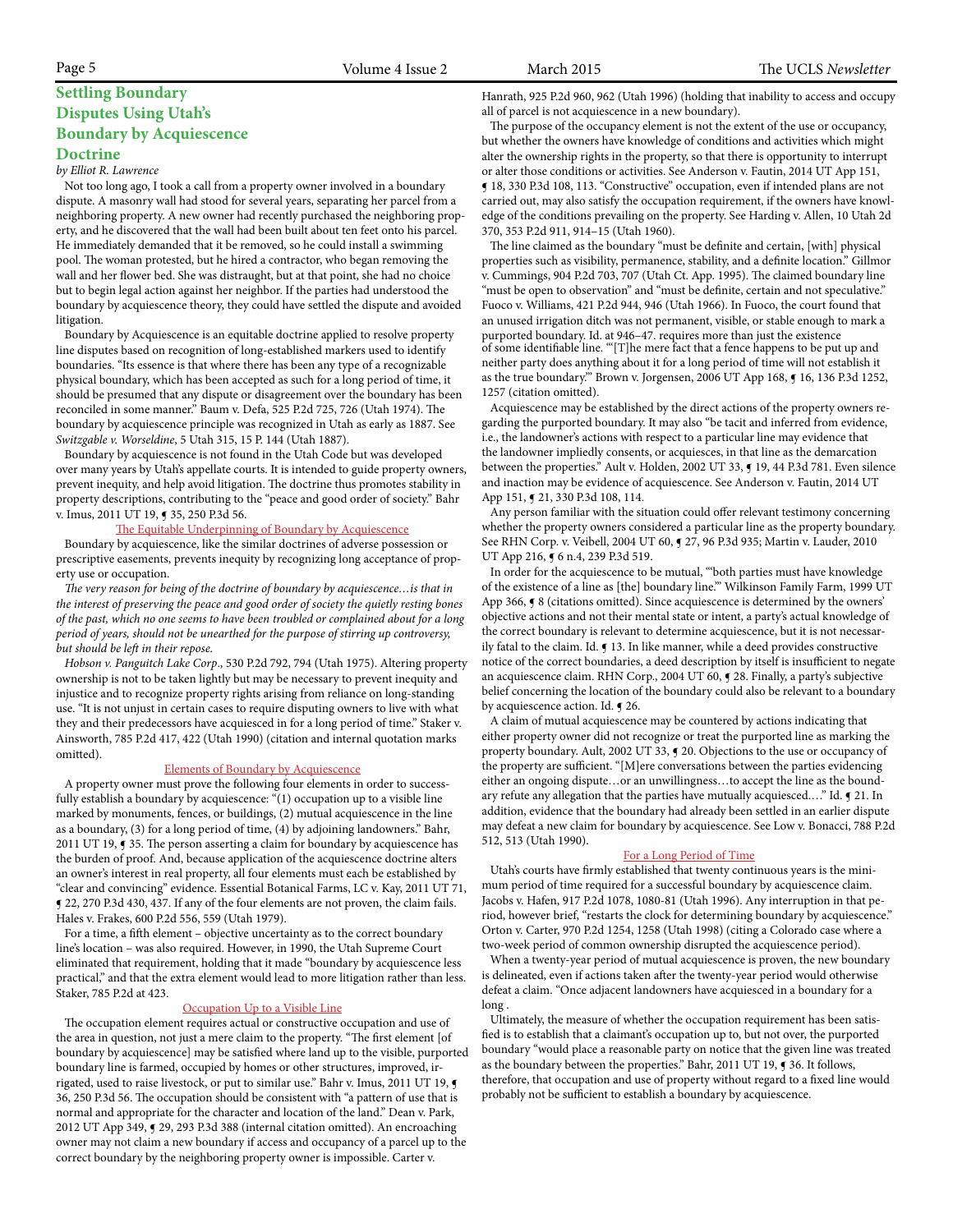#### Marked by Monuments, Fences, or Buildings

<u>Marked by Monuments, Fences, or Buildings</u><br>The purported boundary line must be clearly marked, again so that a reasonable person would realize that the line was being treated as the property boundary. "A monument must be some tangible landmark to indicate a boundary" ary. A monument must be some tangible fanumark to murcate a boundary<br>Englert v. Zane, 848 P.2d 165, 169 (Utah Ct. App. 1993) (citation omitted). The monument, building, or fence may be replaced or even altered, but, as long as the same visible line is treated as the boundary, an acquiescence claim may still the same visible line is treated as the boundary, an acquiescence claim r<br>be successful. See Orton v. Carter, 970 P.2d 1254, 1257–58 (Utah 1998).

The purpose of the fence, building, or monument and whether it was installed to mark a property boundary is important. A structure or other marker erected<br>export of the pormal we of the property, may identify a boundary only if as part of the normal use of the property, may identify a boundary only if the owners treated it as such. A temporary, moveable fence used to control livestock, but not intended to delineate a boundary, would not be sufficient to support a claim for a new boundary by acquiescence. Pitt v. Taron, 2009 UT support a claim for a flew boundary by a<br>App 113, ¶ 2, 210 P.3d 962.

 Most of the cases addressing boundary by acquiescence have concerned an artificial marker, such as a fence or building. Natural features, however, may also serve to mark a purported boundary line, as long as the affected owners acquiesce in the feature as marking the boundary. Englert, 848 P.2d at 170 (treating a river as property boundary). The nature of the marker is not critical. "[T]he law merely requires 'a recognizable physical boundary of any character, which has been acquiesced in as a boundary for a long period of time.'" Orton, 970 P.2d at 1257 (citations omitted).

## Mutual Acquiescence in the Line as a Boundary

 The "heart" of boundary by acquiescence is mutual recognition by adjoining property owners that a visible line marks the boundary between the properties. This element is satisfied "where neighboring owners recognize and treat an observable line, such as a fence, as the boundary dividing the owner's property from the adjacent landowner's property." Bahr v. Imus, 2011 UT 19,  $\P$  37, 250 P.3d 56. Because it is based on the actions of the property owners, acquiescence is highly fact dependent. Essential Botanical Farms, LC v. Kay, 2011 UT 71, 18 Inghiy fact dependent. Essential botanical Parilis, LC v. Kay, 2011 0171, ary is not a factor. "[A] party's subjective intent has no bearing on the existence of mutual acquiescence." Id.  $\sim$  27, 439. Since acquiescence may be implied or inferred by the owners' actions, it is not necessary to show that the owners explicitly agreed that the line was the property boundary. Wilkinson Family Farm, LLC v. Babcock, 1999 UT App 366, ¶ 8, 993 P.2d 229.

 $LLC$  v. BabCOCK, 1999 OT App 500,  $\frac{1}{2}$  6, 995 1.20 229.<br>
"Mutual acquiescence in a line as a boundary has two requirements: that both parties recognize the specific line, and that both parties acknowledge the line as the demarcation between the properties." Id. (citation omitted). Acquiescence thus period of time, the operation of the doctrine of boundary by acquiescence is not vitiated by a subsequent discovery of the true record boundary by one of the parties." RHN Corp., 2004 UT 60, ¶ 31.

ally parties. Kriv Corp., 2004 0 1 00, 9 51.<br>Finally, "once adjacent landowners have acquiesced to a visible boundary other than the recorded property line for the requisite twenty years, the encroaching landowner's possession ripens into legal title by operation of law, extinguishing the other landowner's legal title to any part of the disputed land." Q-2, LLC v. Hughes, 2014 UT App 19, ¶ 11, 319 P.3d 732 (citation omitted). In other words, title to the disputed property is transferred when all of the In other words, the to the disputed property is transferred when an of the<br>elements of boundary by acquiescence are established, even if some time has passed, and regardless of when it is confirmed that the elements have been satisfied. When all elements are satisfied, the new boundary would be established from that point and could impact subsequent events pertaining to the property. Id., **JJ** 14-18, (holding that there was sufficient evidence to establish a subsequent adverse possession claim).

#### By Adjoining Landowners

Although it seems a bit obvious, a new boundary may only be established when adjoining property owners mutually acquiesce in a purported boundary. See Brown v. Milliner, 232 P.2d 202 (Utah 1951) (noting unsuccessful cases that did not involve adjoining owners). Boundary by acquiescence may not be invoked when one of the properties is in the public domain. Carter v. Hanrath, mvoked when one of the properties is in the public domain. Carter v. Hanrath,<br>925 P.2d 960, 962 (Utah 1996). In addition, the dispute must involve a common boundary. For example, in Switzgable v. Worseldine, 15 P. 144 (Utah 1887), the dispute concerned the correct placement of other property lines, but not the common boundary between the parties' parcels. Id. at 144–45.

 The actions of previous owners may establish a boundary by acquiescence, which would bind subsequent purchasers, even if those purchasers acted in good faith and identified the correct boundary. See Q-2, 2014 UT App 19,  $\P$  13, 319 P3d 732. Boundary by acquiescence, however, cannot derive from actions of non-owners regarding the boundary, even if they are familiar with the property and even if they have an interest in the placement of the boundary. "[A] cquiescence between [non-owners] was impossible because they could not

permissibly settle their dispute by adjusting the boundary on property neither of them owned." Argyle v. Jones, 2005 UT App 346, ¶ 12, 118 P.3d 301.

 Several boundary by acquiescence cases have involved properties owned by corporate entities rather than individuals. However, none of these cases have directly addressed the question of how a corporate entity's actions could be construed as mutual acquiescence. It stands to reason that only the actions of the individuals responsible for the corporate entity could establish that a purported line was recognized and treated as the property boundary. See Judd Family Ltd. P'ship v. Hutchings, 797 P.2d 1088, 1090 (Utah 1990). It is also follows that actions by individuals who are not in a position of responsibility, i.e., employees, could not establish acquiescence of a corporate entity through their actions.

#### **Conclusion**

 As the old adage goes, "[g]ood fences make good neighbors." Obviously, it is better to avoid potential boundary disputes through correct measurement and placement of fences or other boundary markers. Unfortunately, most property boundaries are not reviewed on a regular basis, so mistakes can be perpetuated for several years and later cause heated disputes between neighbors. Many years ago, the Utah Supreme Court acknowledged this fact of life, with a small dose of cynicism: *It is significant that in most cases, a physical, visible means of marking the boundary was effected at a time when it was cheaper to risk the mistake of a few feet rather than to argue about it, go to court, or indulge the luxury of a survey, pursuance of any of which motives may have proved more costly than the possible but most expedient sacrifice of a small land area. The rub comes when, after many years, land value appreciation tempts a test of the vulnerability of a claimed ancient boundary. The struggle usually involves economics. Nothing is wrong in the urge to acquire or retain. But neither is there anything wrong in the law's espousal of a doctrine that says that with the passage of a long time, accompanied by an ancient visible line marked by monuments with other pertinent and particular facts, and with a do-nothing history on the part of the parties concerned, can result in putting to rest titles to property and prevent protracted and often belligerent litigation usually attended by dusty memory, departure of witnesses, unavailability of trustworthy testimony, irritation with neighbors and the like. This idea is based on the concept that we must live together in a spirit justifying repose or fixation of titles where there has been a disposition on the part of neighbors to leave an ancient boundary as is without taking some affirmative action to assert rights inconsistent with evidence of a visible, long-standing boundary. In the vernacular, the doctrine might be paraphrased to enunciate that boundaries might be established by an "I don't give a hoot" attitude on the part of neighbors*.

King v. Fronk, 14 Utah 2d 135, 378 P.2d 893, 896 (Utah 1963).

 In a successful boundary by acquiescence action, there will be a winner and a loser. One owner will forfeit property, and another may gain a significant amount of land. See LPM Corp. v. Smith, 2006 UT App 258, ¶12, 139 P.3d 292 (holding that ownership of entire parcel may be transferred through boundary by acquiescence). Since the stated purpose of the boundary by acquiescence doctrine is to avoid litigation, attorneys who counsel property owners facing boundary disputes should become familiar with the doctrine, and apply it to resolve matters outside of court. While litigation may sometimes be necessary, understanding the boundary by acquiescence doctrine may lead to settlement through negotiation or through alternate dispute resolution.

ELLIOT R. LAWRENCE, JD, is an attorney with the Office of the Property Rights Ombudsman, part of the Utah Department of Commerce. For more information, please visit the Office's website, at www.propertyrights.utah.gov.

This article appeared in the November/December issue (Volume 27, Number 6) of the Utah Bar Journal

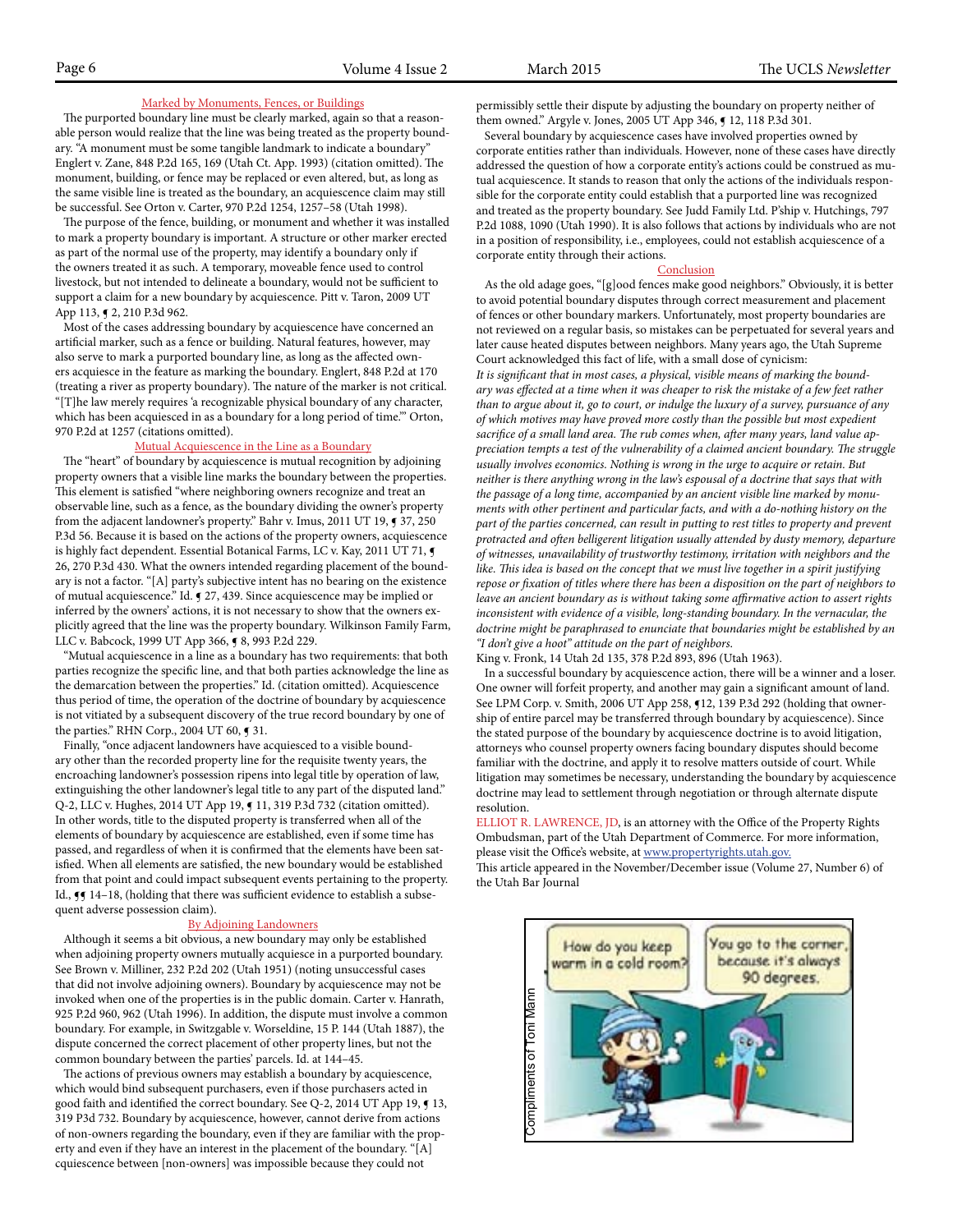Page 7 Volume 4 Issue 2 March 2015 The UCLS *Newsletter*



## **UTAH CODE - TITLE 57 Chapter 1 Conveyances March 2015**

## **57-1-45. Boundary line agreements.**

(1) If properly executed and acknowledged as required under this chapter, an agreement between property owners designating the boundary line between their properties, when recorded in the office of the recorder of the county in which the property is located, shall act as a quitclaim deed and convey all of each party's right, title, interest, and estate in property outside the agreed boundary line that had been the subject of the boundary dispute that led to the boundary line agreement.

(2) A boundary line agreement described in Subsection (1) shall include:

- (a) a legal description of the agreed upon boundary line;
- (b) the signature of each grantor;
- (c) a sufficient acknowledgment for each grantor's signature; and
- (d) the address of each grantee for assessment proposes.

## **CHAPTER XLVIII An Act to regulate Surveyors and Surveying March 3, 1852**

*Sec. 5: Where any transfer shall be made of any surveyed*  land, or part or parts thereof, it shall be the duty of the *transferrer, to certify in writing such transfer to the person whom the transfer is made, with a full description of what part or parts, how much or length of line or lines, and number of acres, and the person or persons, to who transferred; to legalize a claim to such land, shall within thirty days thereafter cause such transfer to be recorded in the County Recorder's office.*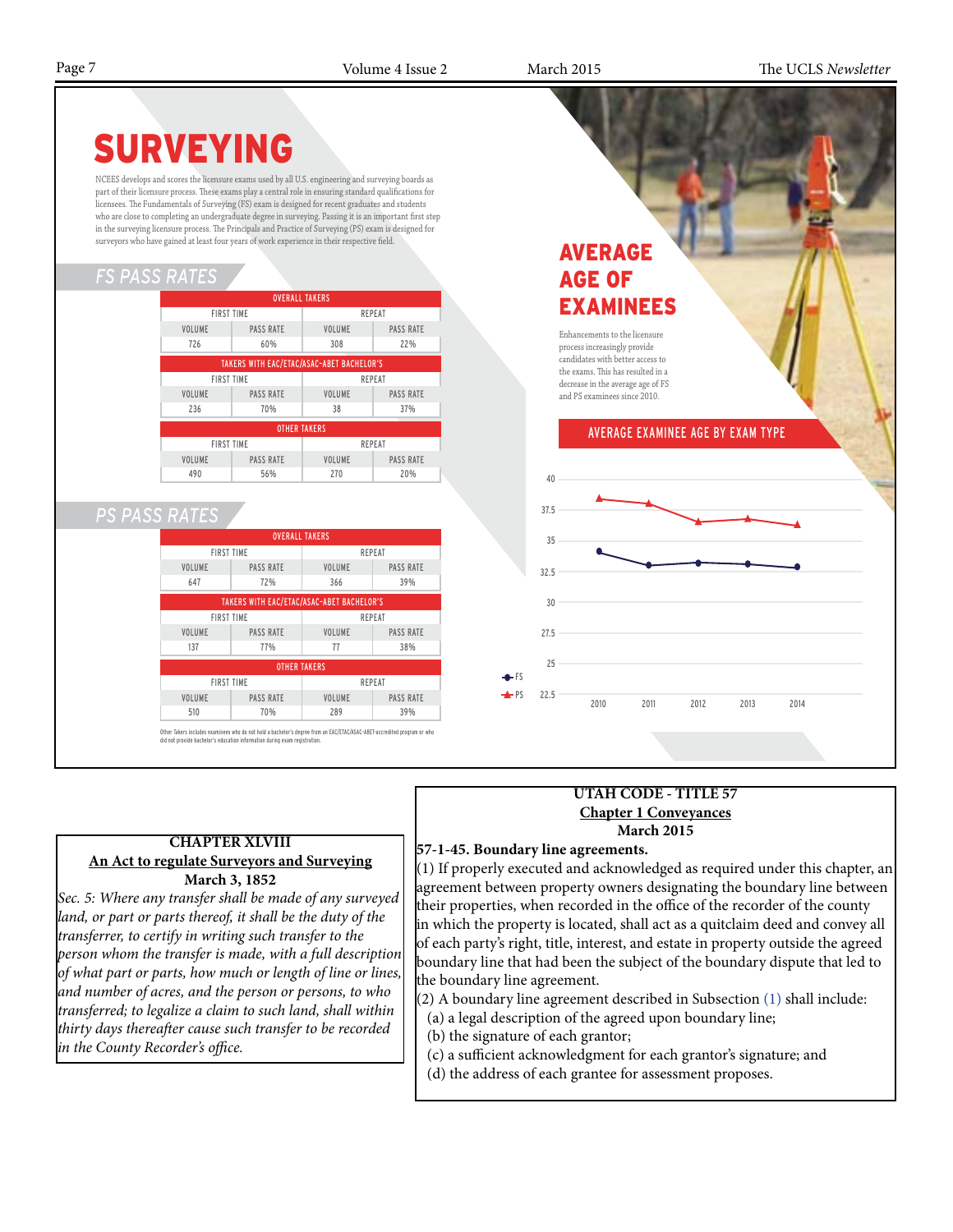Byron T. Curtis, Professional (formerly Registered) Land Surveyor. Sandy, Ut Married to Georgia Curtis for 30 years I have one daughter, two sons and four grandkids. I have been a member of UCLS, more or less since 1984.

When I was much younger I climbed mountains on my skis and then skied down them, when there wasn't any snow I just climbed them. Now that I'm all banged up I play golf with my friends and fellow surveyors, Randy Sorenson, Dan Shoell, Rick Dunford and Ted Mason.

A story (probably with some poetic license or bull\*\*\*\*), by Byron T. Curtis.

## The Kaibab

I was working on the Kaibab Plateau, in northern Arizona for Coon, King and Knowlton one summer-fall, I think it was 1975, following along a prior survey p-line for a new timber harvest road. I was assigned to find the old stakes, tap them back in and flag them up. This was an arduous task for a young man, so I schemed to avoid work. I cut a limb off a juniper tree (*Juniperus osteosperma*) shaved the bark off with my stag handled Randall, rubbed it with juniper berries and hardened it in the fire. I had a fire because I was usually camped out alone somewhere even though I was provided with a deluxe cabin at Jacob's Lake, Arizona. My so called throwing stick was shaped with a curve and a bend so it created a shot pattern that was about 8" vertical by 16" horizontal when thrown sidearm. Since I was a former Little League star pitcher for the Rose Park All-stars (ha ha), it was possible for me to step up to the mound (the survey stake I was currently at), and heave my stick at the next stake, 50 feet away, usually sending it flying. I would

then bound up to where it was in about 10 leaps, note the dig-mark or divot, where it was dislodged from, retrieve the wounded stake, remark the station, wind some flagging on it, tap it in with my throwing stick, and look for my next target. This must have been great fun for the Kaibab Squirrel (*Sciurus aberti kaibabensis)* a big, black, tufted eared, white fluffy-tailed ghost only found in the ponderosa zone, to witness. All the more funny for the squirrel, but not the locals, to see because I was usually wearing only



by Levi's breechcloth, the aforementioned Randall, sandals and a headband (to keep my long thin scraggly hair off my face). Alas, there I was miles from camp at the end of the day, sometimes Plain Old Dick (not so old or plain, but so called by others), the party chief would come get me in the truck or sometimes I just ran back.

Story dedicated to Richard Johansen, Ted Biehn and Rod Hill, the Red Rock Rangers, who I worked with forever.

## **How are USGS quadrangles named?**

They are named, usually, for the major geographical feature in the seven-and-a-half minute quadrangle area. In most cases this is a town, but many get named for parks, mountains, rivers, lakes and even Denver International Airport (CO).

- Some curious names for natural features are: Bogus Bench OR, Crack In The Ground OR, Additional Hill AZ, Bad Bug Butte AZ, and Booger Canyon AZ.
- Some are obvious, such as Dinosaur CO, Hellhole Bend AZ, and Volcano HI.
- Some boggle the mind, conjuring up all sorts of possible explanations, indeed forming virtual one-phrase novels in themselves: Charlie Died Tank AZ, No Crossing Crossing OR, Sleeping Giants AL, Oh-be-joyful CO, and Sleeping Beauty WA.
- Others seem like miniature critical reviews: Damnation Peak WA, Mold WA, and Tumtum WA
- The list could go on and on and on and....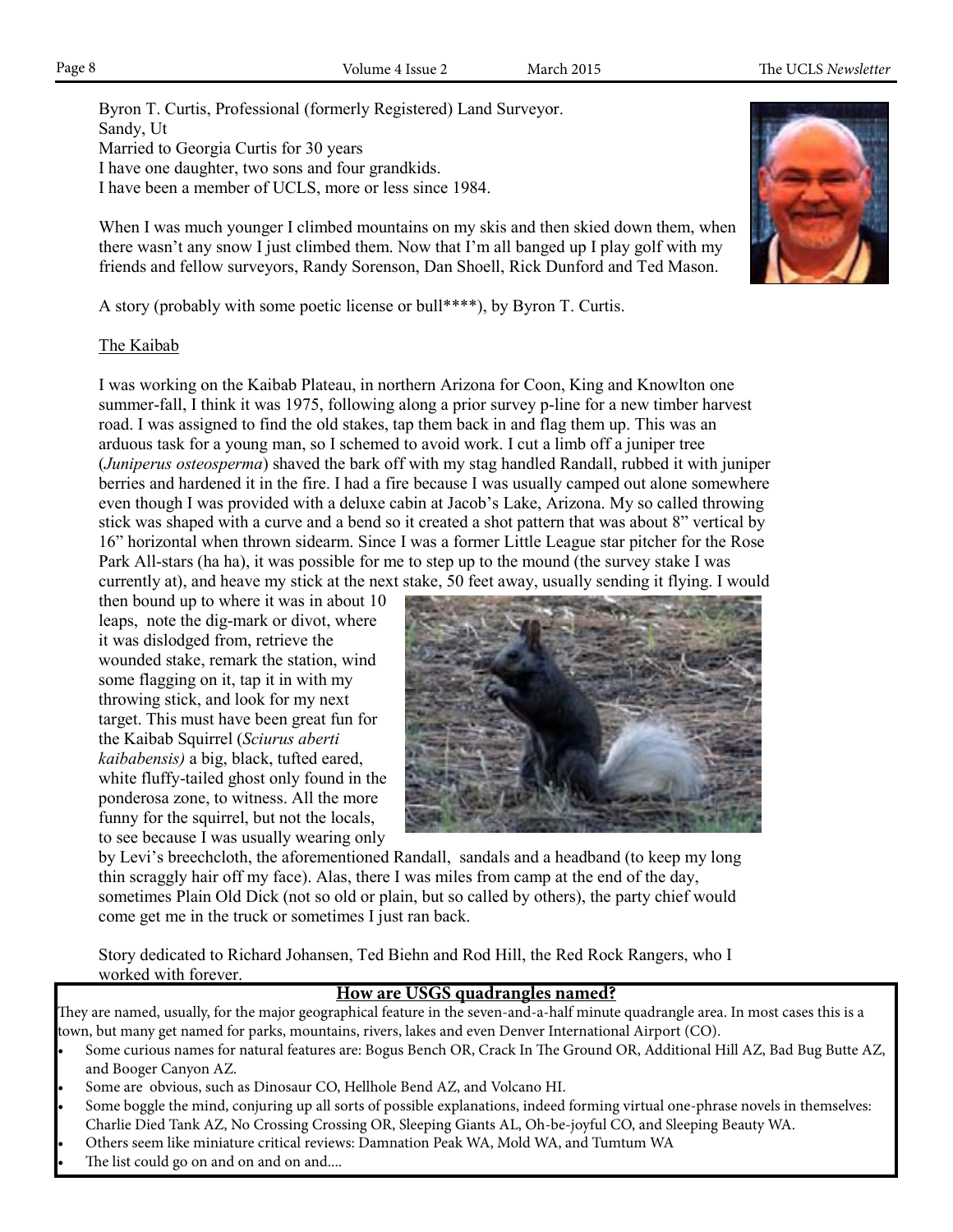## **SILLY TAXES**

## **Maryland's Flush Tax: \$60 a year**

In 2004, Maryland created a tax on flushing a toilet to update treatment plants and protect the Chesapeake Bay, which has experienced a decline in water quality. The tax doubled in 2012.

## **New York's Bagel Tax: about 8 cents a bagel**

You have to pay sales tax on bagels in New York State, unless you purchase it to go, unsliced, unheated or in the same way you'd find it in a supermarket or grocery store.

## **Arkansas's Tattoo Tax: 6%**

If you're ready to get some ink on your body, skip doing it in Arkansas, where the state imposes a sales tax on tattoos. The tax is also applicable to body piercing and electrolysis hair removal.

## **Jock Tax (Multiple States): depends on income tax rate**

About 20 states including Arizona and N.J. tax teh revenue of professional athletes who come and play in their jurisdiction. Dubbedthe jock tax, it was started by California in early 1990s when the Chicago Bulls visited.

## **Maine's Wild Blueberry Tax: \$1.50 per 100 lbs.**

Maine has a tax on wild blueberries either processed in the state or unprocessed but shipped outside the state, to conserve and promote the wild blueberry industry.

## **Alabama's Playing Card Tax: 10 cents per deck of cards**

Alabama imposes a tax on decks of playing cards that contain no more than 54 cards. If a deck of cards doesn't carry the revenue stamp that shows the tax has been paid, it's considered contraband goods. Each retailer should also pay an annual license tax of \$2. **Texas's Belt Buckle Tax: 6.25%**

Although ordinary belts and cowboy boots are tax free in Texas, be ready to pay extra in the Lone Star State if you purchase a belt buckle, unless you go shopping during sales tax holiday week every August.

## **Illinois's Flour-Free Candy Tax: 6.25%**

Illinois raised the tax base on candy in 2009 but the sales only applies to flour-free candy, since items that contain flour or require refrigeration aren't considered candy for tax purposes.

## **Nationwide Tax Deduction: Cost of body oil for body builders**

Professional body builders can deduct the cost of body oil. It's considered a business expense since they use it to preapre for a and pump up before comeptitions, according to a 2004 tax court case. But anything they eat or drink? No luck there.

## **Nationwide Arrow Tax: 46 cents**

The IRS has long imposed an excise tax on arrows, and since 2012 it's also imposed on manufacturers, producers and importers an excise tax on arrows more than 18 inches long that may or may not be suitable for use with a taxable bow.

# **A B C D E 1** Ward Engineering **1 = . 2** Valley Land<br>Surveying Surveying **2 = . 3** Diamond  $D$ esign  $\left| \begin{array}{cc} 0 & \lambda \end{array} \right|$   $\left| \begin{array}{cc} \lambda & \lambda \end{array} \right|$   $\left| \begin{array}{cc} \lambda & \lambda \end{array} \right|$   $\left| \begin{array}{cc} \lambda & \lambda \end{array} \right|$   $\left| \begin{array}{cc} \lambda & \lambda \end{array} \right|$   $\left| \begin{array}{cc} \lambda & \lambda \end{array} \right|$   $\left| \begin{array}{cc} \lambda & \lambda \end{array} \right|$   $\left| \begin{array}{cc} \lambda & \lambda \end{array} \right|$   $\left|$ **4**<br>Sear - Brown Sear - Brown **4 = . 5** Consortium **5 = .**

## **Which North Arrow belongs to which company?**

Answers on page 10